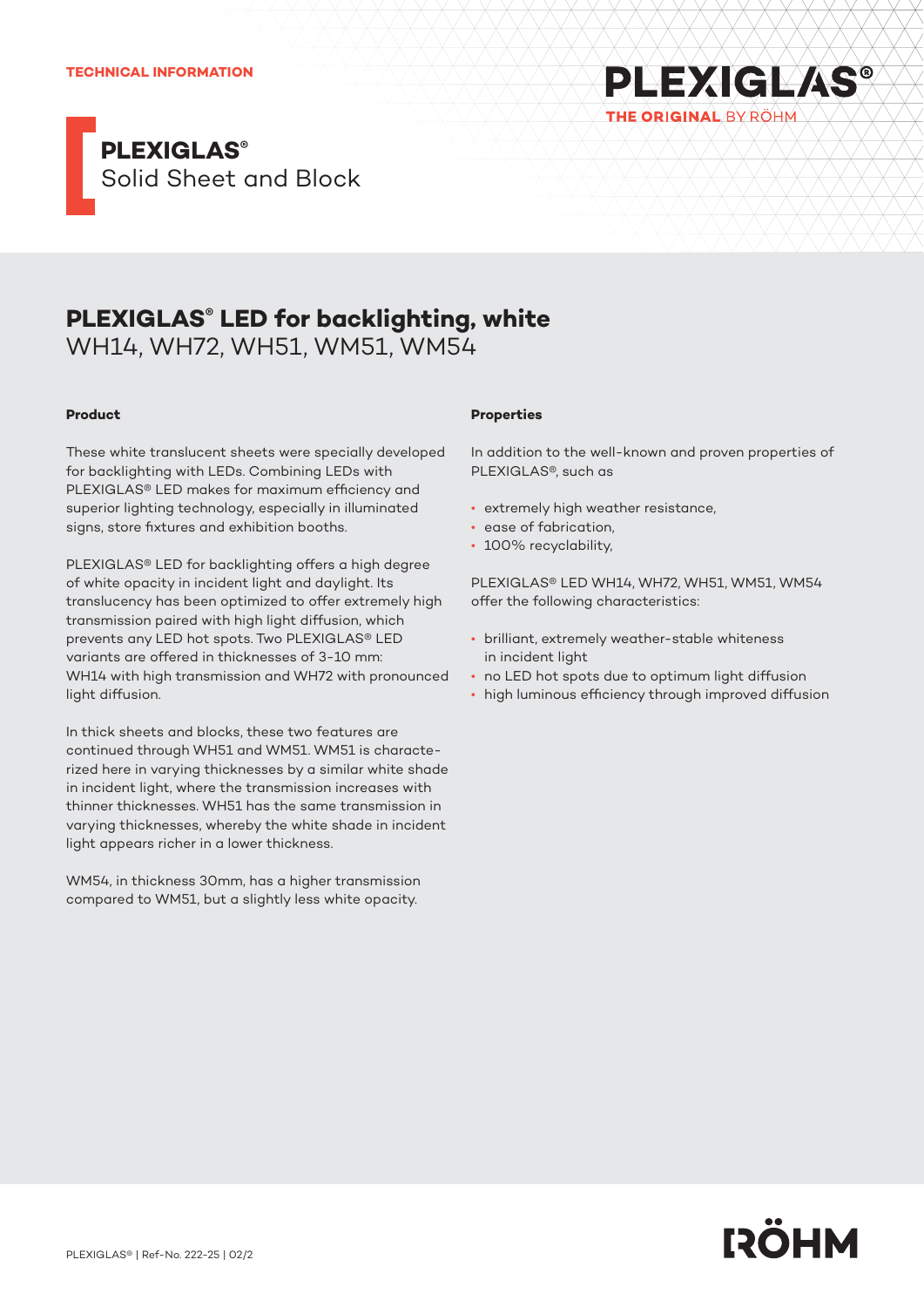

## **Applications**

These properties make PLEXIGLAS® LED especially suitable as:

**• a thin sheet (WH14, WH72** for advertising signs: glowing letters, light boxes, backlighting in exhibition booths and store fixtures (see Fig. 1).

The lighting example in Fig. 1 shows greater brightness with PLEXIGLAS® LED than with a conventional grade with comparable light diffusion.

**• a thick sheet/block (WH51, WM51, WM54)** with a material thickness of 15-30 mm: routed letters in illuminated signs, backlighting in furniture and store fixtures.

Figs. 2.1-2.2b show different variants of these applications.





Fig. 1: Illuminated sign with a thin sheet



Fig. 2.1: Backlighting with a thick sheet

Fig. 2.2a: Indirect Backlighting with routing



Fig. 2.2b: Direct backlighting with routing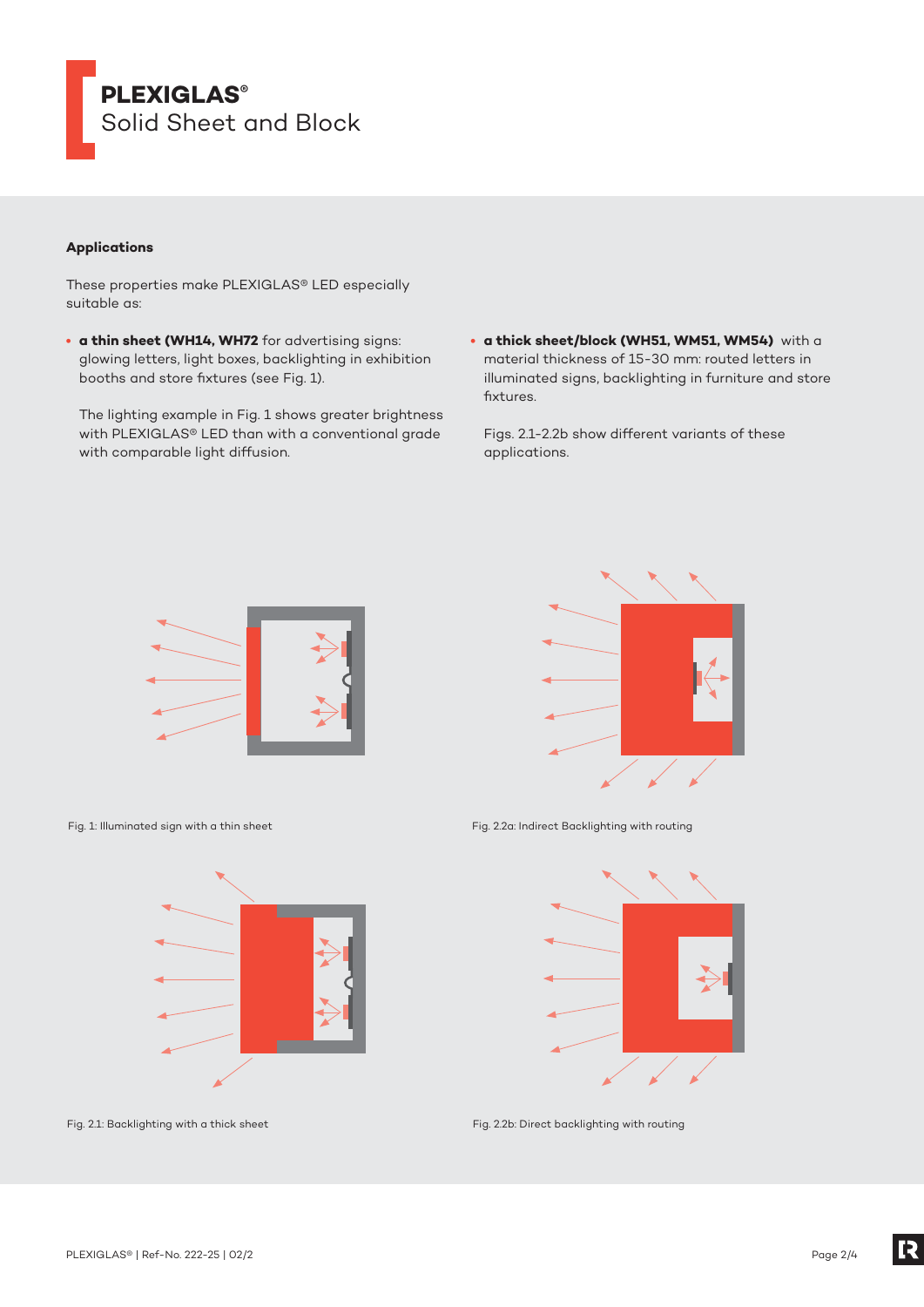

## **Machining**

PLEXIGLAS® LED can be machined just like standard PLEXIGLAS® GS. The following Guidelines for Workshop Practice are available for PLEXIGLAS®:

- Machining PLEXIGLAS® (Ref. No. 311-1)
- Forming PLEXIGLAS® (Ref. No. 311-2)
- Joining PLEXIGLAS® (Ref. No. 311-3)
- Fabricating Tips for PLEXIGLAS® Solid Sheet (Ref. No. 311-5)

Notes on routing letters out of thick sheets (WH51, WM51 and WM54):

• Example: Cut out the contour of a letter sized 300 x 300 mm with a laser or milling cutter. The mirror is 60 mm wide. Cut a groove in the back of the piece and insert the LED modules. The LED modules light forwards or backwards depending on the type of luminous letters.

- The reverse side is usually covered with white, highly reflective material (e.g. powder-coated aluminum sheet)
- LEDs can be embedded in routed cavities. The wall thickness should not be reduced to less than 40% of the original material thickness so that the light can be diffused to best effect. Walls should not be made thinner than 12 mm in 30mm-thick sheets.
- Routing automatically changes the light diffusion properties, i.e. the resulting workpiece has lower light diffusion and higher light transmission. If routing leaves 40% of the original thickness, as is usually the case, the lighting values stay within a very positive range.

### **The decision tree in Fig. 3 helps you to choose the correct material.**



Fig. 3: Decision tree